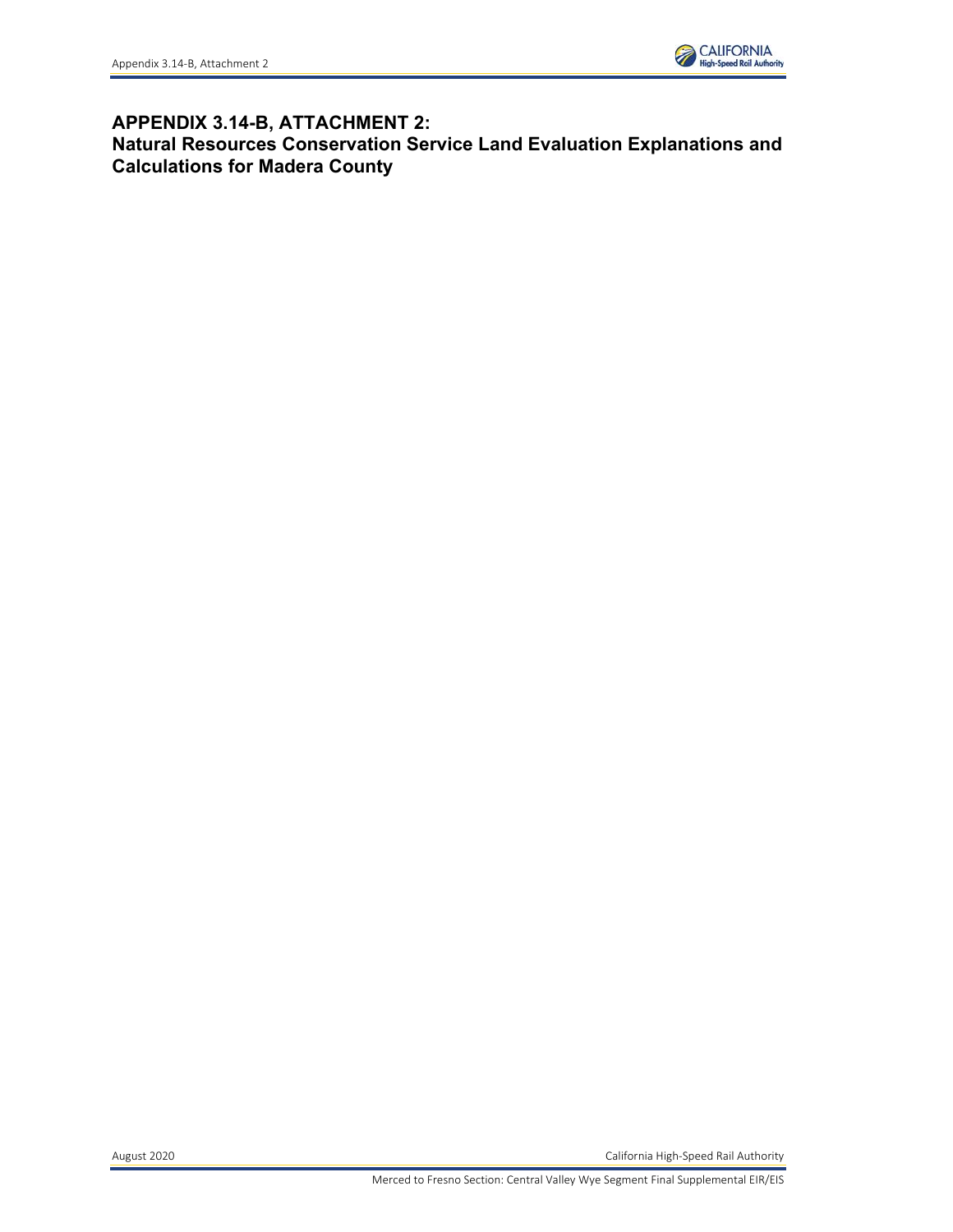

# **ATTACHMENT 2: NATURAL RESOURCES CONSERVATION SERVICE LAND EVALUATION EXPLANATIONS AND CALCULATIONS—MADERA COUNTY**

## **INTRODUCTION**

This attachment provides an explanation for corridor assessment points assigned to the Central Valley Wye alternatives in part VI of the NRCS-CPA-106 form prepared for Madera County.

# **Explanations**

### **SR 152 (North) to Road 13 Wye Alternative**

- 1. **How much land is in nonurban use within a radius of 1.0 mile from where the project is intended?** The regional consultant generated a buffer of 1 mile around the Central Valley Wye alternatives, including the temporary construction easement, to determine the total acreage of land within a 1-mile radius of the alternative in Madera County. The regional consultant overlaid the buffer on a map of the Farmland Mapping and Monitoring Program categories, which include Urban and Built-Up Land. For this analysis, Urban and Built-Up Land is considered urban use (DOC 2014). Then the acreage within the buffer that is classified as Urban and Built-Up Land was calculated using a Geographic Information System, and the remaining acreage was considered nonurban use. The results indicated that 96 percent of the total acreage within the buffer was nonurban use. This criterion received a score of 15.
- 2. **How much of the perimeter of the site borders on land in nonurban use?** The regional consultant measured the length of the perimeter of the alternative, including the temporary construction easement, to determine the total length of the perimeter in Madera County. Then the proportion of the alternative perimeter that borders on land classified as Urban and Built-Up Land was calculated by the regional consultant, and the remaining proportion of the perimeter was considered to border nonurban use. For this analysis, Urban and Built-Up Land is considered urban use (DOC 2014). The results indicated that 98 percent of the alternative perimeter borders nonurban use. This criterion received a score of 10.
- 3. **How much of the site has been farmed more than 5 of the last 10 years?** According to satellite imagery analysis of the Central Valley Wye alternatives area for the years between 2005 and 2015<sup>1</sup> as well as information from the Madera County Department of Agriculture (McNeill 2014), the vast majority (i.e., over 90 percent) of the land in the vicinity of this alternative has been consistently farmed for 10 or more years. This criterion received a score of 20.
- 4. **Is the site subject to state or local government policies or programs to protect farmland or covered by private programs to protect farmland?** The Central Valley Wye alternatives area, including remnant parcels that would likely not be suitable for farming after construction of the Central Valley Wye alternatives, in Madera County was overlaid on a map of Protected Farmland (DOC 2014), defined as lands enrolled in Williamson Act or Farmland Security Zone contracts. No farmlands are protected by private programs such as conservation easements. The results indicated that 24 percent of the land within the project footprint in Madera County is Protected Farmland. This criterion received a score of 20.
- 5. **Are the farm units containing the site as large as the average-size farming unit in the county?** The average size farm in Madera County was 434 acres in 2012 (U.S. DOA 2012), the most recent year for which average farm size data are available. The alternative traverses

<sup>1</sup> Satellite imagery was not available for the years of 2007, 2008, and 2013.

California High-Speed Rail Authority August 2020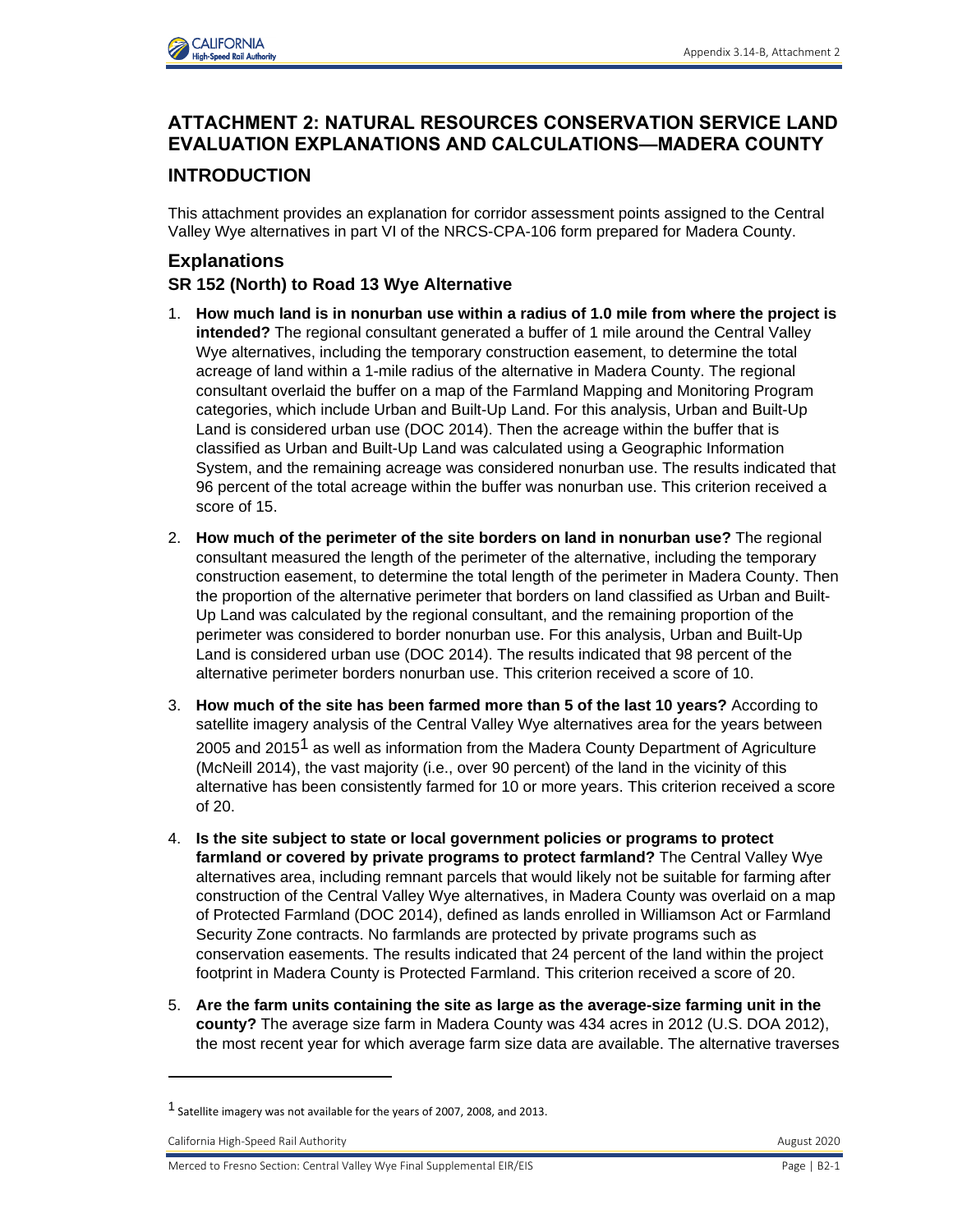

farm units that are an average of 92 acres, or approximately 79 percent smaller than the average farm unit. Therefore, the farm units within the project footprint are similar in size to the farm units throughout Madera County. This criterion received a score of 0.

- 6. **How much of the remaining land on the farm will become nonfarmable if this site is selected?** In some cases this alignment deviates from transportation corridors and bisects or otherwise severs agricultural parcels. Some of the remnant parcels resulting from this severance may not be viable for continued agricultural use. The regional consultant team used GIS software to identify parcels of Important Farmland that would be 20 acres or less following severance due to construction of the HSR system. It was assumed that parcels greater than 20 acres would be viable for continued agricultural use. Analysts then evaluated the characteristics of each of the remnant parcels 20 acres or less using criteria described in Appendix 3.14-C, Remnant Parcel Analysis and Important Farmland Mitigation, to determine which parcels would be viable for continued agricultural use and which parcels would likely result in conversion to nonagricultural use. The acreage of the remainder parcels determined not viable for continued agricultural use was compared to the acreage of the original parcel. The results indicated that the acreage of nonviable remainder parcels on farmable land would total approximately 4.8 percent of the acreage of the original parcels that would be within the project footprint of this alternative. This criterion received a score of 0.
- 7. **Does the site have available adequate supply of farm support services and markets?** According to the Madera County Farm Bureau (Raudabaugh 2014), all required services are available. This alternative would not have an impact on farm services. This criterion received a score of 5.
- 8. **Does this site have substantial and well maintained on-farm investments such as barns, fruit trees and vines, field terraces, drainage, irrigation, waterways, and other soil and water conservation measures?** According to satellite imagery analysis of the Central Valley Wye alternatives area, the overall amount of on-farm investment is high. Ancillary agricultural structures, barns, and large stables/feeding bins were observed on the farms. Soil and water conservation measures have been applied to many of the fields. This criterion received a score of 20.
- 9. **Would this project, by converting the land to nonagricultural use, reduce the support for farm support services in the area?** The regional consultant overlaid the alternative on a map of the Farmland Mapping and Monitoring Program categories to determine how many acres of Important Farmland would be permanently converted. According to information from the Madera County Department of Agriculture, any conversion of farmland would be accompanied by a reduced demand for related support services (McNeill 2014). However, considering there are approximately 759,400 acres of Important Farmland and Grazing Land in Madera County (DOC 2014), the permanent conversion of 1,643 acres of Important Farmland and Grazing Land in Madera County under this alternative would result in no substantial reduction in demand for farm support services in the area. This criterion received a score of 3.
- 10. **Is the kind and intensity of the proposed use of the site sufficiently incompatible with agriculture that it is likely to contribute to the eventual conversion of the surrounding farmland to nonagricultural use?** The Central Valley Wye alternatives would not include any stations. In contrast to stations, which could induce population growth and farmland conversion, trackway use is largely compatible with adjacent agriculture and would not induce urban development. Therefore, it is unlikely that the trackway would contribute to eventual conversion of surrounding farmland to nonagricultural use. This criterion received a score of 1.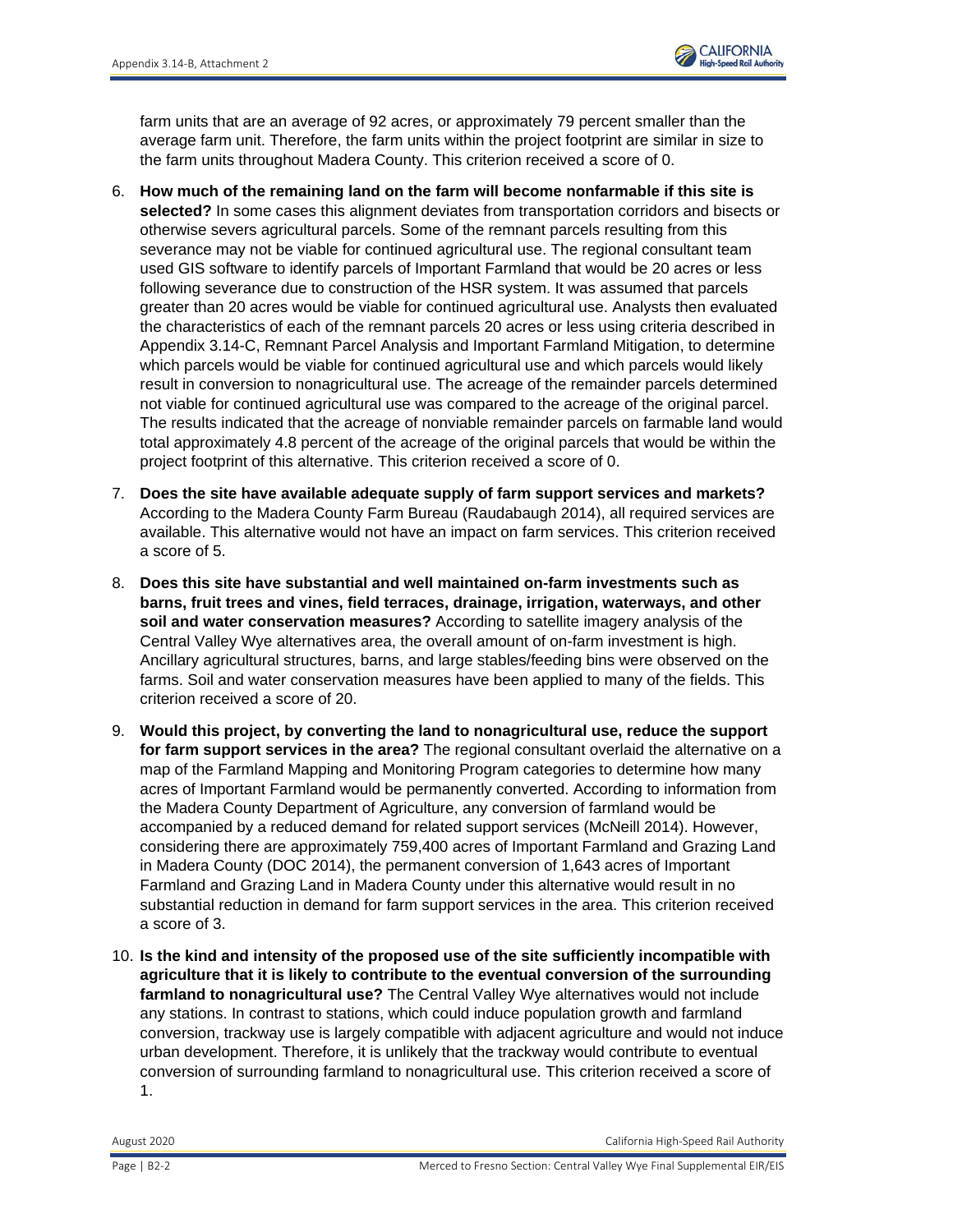

#### **Additional Notes**

This entire alternative is 50 miles long, with 32 miles in Madera County, and is the shortest alternative.

**SR 152 (North) to Road 19 Wye Alternative**

- 1. **How much land is in nonurban use within a radius of 1.0 mile from where the project is intended?** The regional consultant used the same methodology described in Criterion 1 for the State Route (SR) 152 (North) to Road 13 Wye Alternative. The results indicated that 96 percent of the total acreage within the buffer was nonurban use. This criterion received a score of 15.
- 2. **How much of the perimeter of the site borders on land in nonurban use?** The regional consultant used the same methodology described in Criterion 2 for the SR 152 (North) to Road 13 Wye Alternative. The results indicated that 98 percent of the perimeter of the alternative borders nonurban use. This criterion received a score of 10.
- 3. **How much of the site has been farmed more than 5 of the last 10 years?** According to satellite imagery analysis of the Central Valley Wye alternatives area for the years between 2005 and 2015<sup>2</sup> as well as information from the Madera County Department of Agriculture (McNeill 2014), the vast majority (i.e., over 90 percent) of the land in the vicinity of this alternative has been consistently farmed for 10 or more years. This criterion received a score of 20.
- 4. **Is the site subject to state or local government policies or programs to protect farmland or covered by private programs to protect farmland?** The regional consultant used the same methodology described in Criterion 4 for the SR 152 (North) to Road 13 Wye Alternative. The results indicated that 28 percent of the land within the project footprint in Madera County is Protected Farmland. This criterion received a score of 20.
- 5. **Are the farm units containing the site as large as the average-size farming unit in the county?** The regional consultant used the same methodology described in Criterion 5 for the SR 152 (North) to Road 13 Wye Alternative. The alternative traverses farm units that are an average of 98 acres, or approximately 78 percent smaller than the average farm unit. This criterion received a score of 0.
- 6. **How much of the remaining land on the farm will become nonfarmable if this site is selected?** The regional consultant used the same methodology described in Criterion 6 for the SR 152 (North) to Road 13 Wye Alternative. The results indicated that the acreage of nonviable remainder parcels on farmable land would total approximately 4.1 percent of the acreage of the original parcels that would be within the project footprint of this alternative. This criterion received a score of 0.
- 7. **Does the site have available adequate supply of farm support services and markets?** The regional consultant used the same methodology described in Criterion 7 for the SR 152 (North) to Road 13 Wye Alternative. This alternative would not have an impact on farm services. This criterion received a score of 5.
- 8. **Does this site have substantial and well maintained on-farm investments such as barns, fruit trees and vines, field terraces, drainage, irrigation, waterways, and other soil and water conservation measures?** The regional consultant used the same methodology described in Criterion 8 for the SR 152 (North) to Road 13 Wye Alternative. The

California High-Speed Rail Authority August 2020

<sup>2</sup> Satellite imagery was not available for the years of 2007, 2008, and 2013.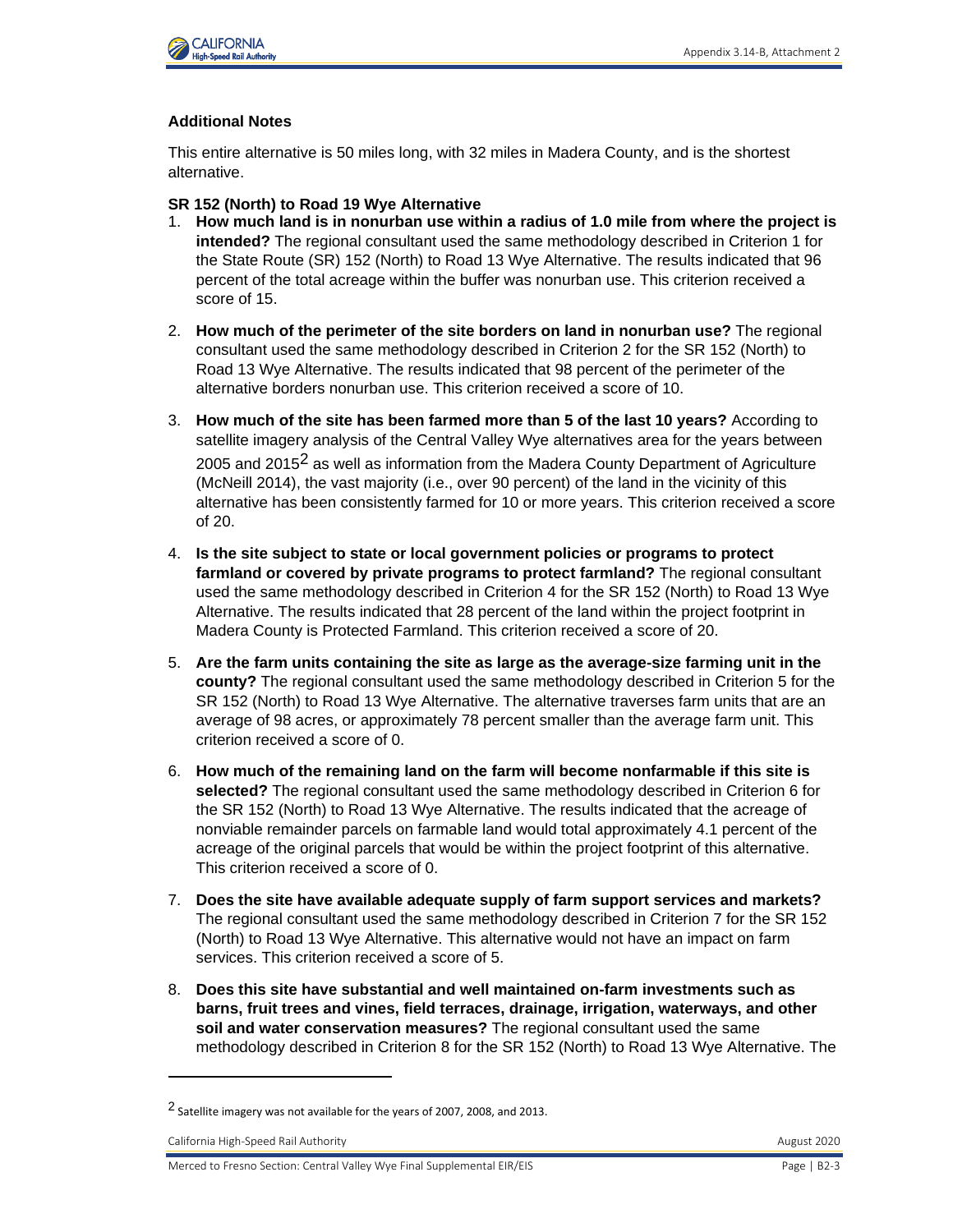

overall amount of on-farm investment is high. Ancillary agricultural structures, barns, and large stables/feeding bins were observed on the farms. Soil and water conservation measures have been applied to many of the fields. This criterion received a score of 20.

- 9. **Would this project, by converting the land to nonagricultural use, reduce the support for farm support services in the area?** The regional consultant used the same methodology described in Criterion 9 for the SR 152 (North) to Road 13 Wye Alternative. According to information from the Madera County Department of Agriculture, any conversion of farmland would be accompanied by a reduced demand for related support services (McNeill 2014). However, considering there are approximately 759,400 acres of Important Farmland and Grazing Land in Madera County (DOC 2014), the permanent conversion of 1,657 acres of Important Farmland and Grazing Land in Madera County under this alternative would result in no substantial reduction in demand for farm support services in the area. This criterion received a score of 3.
- 10. **Is the kind and intensity of the proposed use of the site sufficiently incompatible with agriculture that it is likely to contribute to the eventual conversion of the surrounding farmland to nonagricultural use?** The regional consultant used the same methodology described in Criterion 10 for the SR 152 (North) to Road 13 Wye Alternative. It is unlikely that the trackway would convert the surrounding farmland to nonagricultural use. This criterion received a score of 1.

#### **Additional Notes**

This entire alternative is 55 miles long, with 35 miles in Madera County, and is the longest alternative.

#### **Avenue 21 to Road 13 Wye Alternative**

- 1. **How much land is in nonurban use within a radius of 1.0 mile from where the project is intended?** The regional consultant used the same methodology described in Criterion 1 for the SR 152 (North) to Road 13 Wye Alternative. The results indicated that 97 percent of the total acreage within the buffer was nonurban use. This criterion received a score of 15.
- 2. **How much of the perimeter of the site borders on land in nonurban use?** The regional consultant used the same methodology described in Criterion 2 for the SR 152 (North) to Road 13 Wye Alternative. The results indicated that 100 percent of the perimeter of the alternative borders nonurban use. This criterion received a score of 10.
- 3. **How much of the site has been farmed more than 5 of the last 10 years?** According to satellite imagery analysis of the Central Valley Wye alternatives area for the years between 2005 and 2015<sup>3</sup> as well as information from the Madera County Department of Agriculture (McNeill 2014), the vast majority (i.e., over 90 percent) of the land in the vicinity of this alternative has been consistently farmed for 10 or more years. This criterion received a score of 20.
- 4. **Is the site subject to state or local government policies or programs to protect farmland or covered by private programs to protect farmland?** The regional consultant used the same methodology described in Criterion 4 for the SR 152 (North) to Road 13 Wye Alternative. The results indicated that 46 percent of the land within the project footprint in Madera County is Protected Farmland. This criterion received a score of 20.

<sup>3</sup> Satellite imagery was not available for the years of 2007, 2008, and 2013.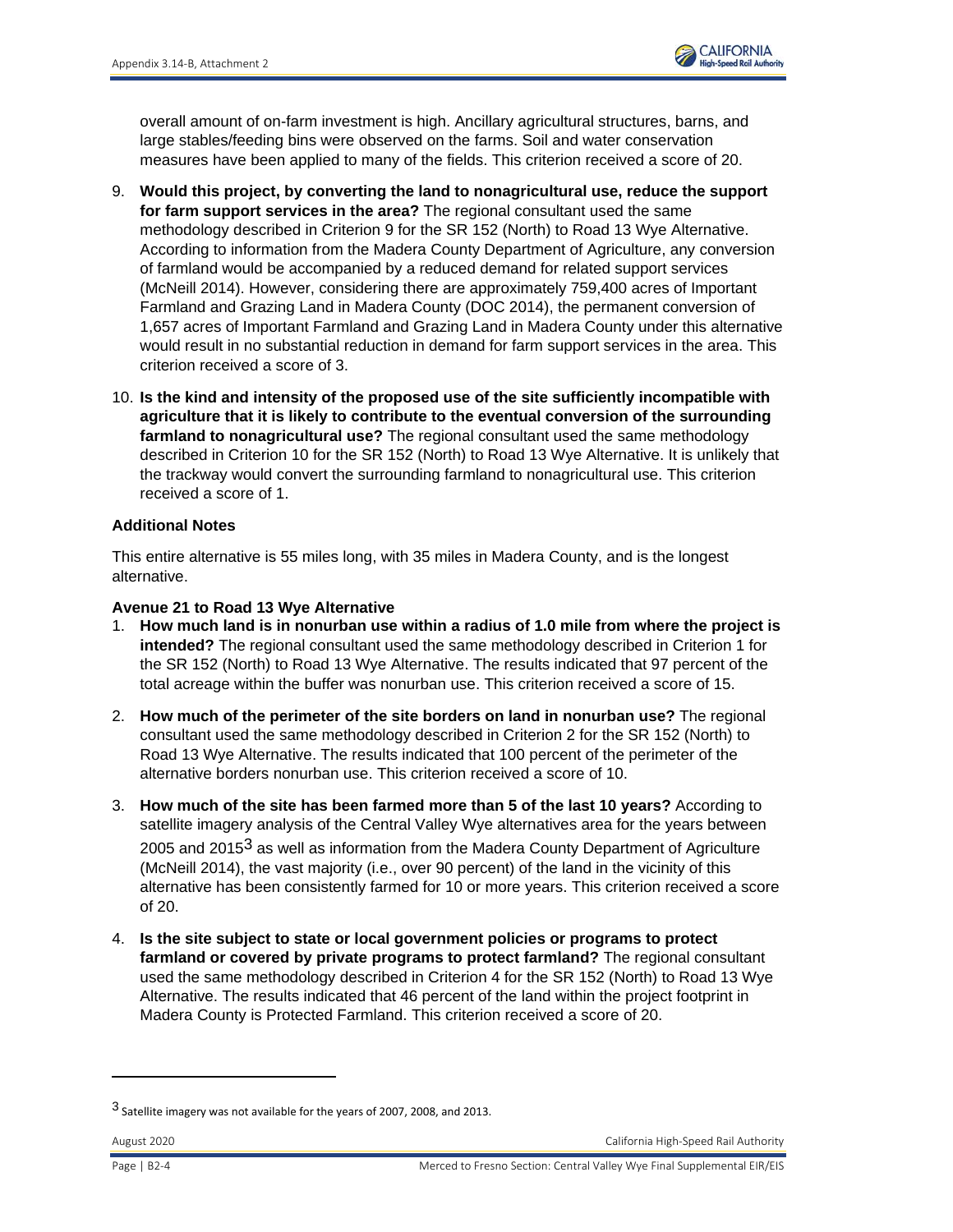

- 5. **Are the farm units containing the site as large as the average-size farming unit in the county?** The regional consultant used the same methodology described in Criterion 5 for the SR 152 (North) to Road 13 Wye Alternative. The alternative traverses farm units that are an average of 97 acres, or approximately 78 percent smaller than the average farm unit. This criterion received a score of 0.
- 6. **How much of the remaining land on the farm will become nonfarmable if this site is selected?** The regional consultant used the same methodology described in Criterion 6 for the SR 152 (North) to Road 13 Wye Alternative. The results indicated that the acreage of nonviable remainder parcels on farmable land would total approximately 2.2 percent of the acreage of the original parcels that would be within the project footprint of this alternative. This criterion received a score of 0.
- 7. **Does the site have available adequate supply of farm support services and markets?** The regional consultant used the same methodology described in Criterion 7 for the SR 152 (North) to Road 13 Wye Alternative. This alternative would not have an impact on farm services. This criterion received a score of 5.
- 8. **Does this site have substantial and well maintained on-farm investments such as barns, fruit trees and vines, field terraces, drainage, irrigation, waterways, and other soil and water conservation measures?** The regional consultant used the same methodology described in Criterion 8 for the SR 152 (North) to Road 13 Wye Alternative. The overall amount of on-farm investment is high. Ancillary agricultural structures, barns, and large stables and feeding bins were observed on the farms. Soil and water conservation measures have been applied to many of the fields. This criterion received a score of 20.
- 9. **Would this project, by converting the land to nonagricultural use, reduce the support for farm support services in the area?** The regional consultant used the same methodology described in Criterion 9 for the SR 152 (North) to Road 13 Wye Alternative. According to information from the Madera County Department of Agriculture, any conversion of farmland would be accompanied by a reduced demand for related support services (McNeill 2014). However, considering there are approximately 759,400 acres of Important Farmland and Grazing Land in Madera County (DOC 2014), the permanent conversion of 1,620 acres of Important Farmland and Grazing Land in Madera County under this alternative would result in no substantial reduction in demand for farm support services in the area. This criterion received a score of 3.
- 10. **Is the kind and intensity of the proposed use of the site sufficiently incompatible with agriculture that it is likely to contribute to the eventual conversion of the surrounding farmland to nonagricultural use?** The regional consultant used the same methodology described in Criterion 10 for the SR 152 (North) to Road 13 Wye Alternative. It is unlikely that the trackway would convert the surrounding farmland to nonagricultural use. This criterion received a score of 1.

#### **Additional Notes**

This entire wye alternative is 52 miles long, with 35 miles in Madera County.

#### **SR 152 (North) to Road 19 Wye Alternative**

1. **How much land is in nonurban use within a radius of 1.0 mile from where the project is intended?** The regional consultant used the same methodology described in Criterion 1 for the State Route (SR) 152 (North) to Road 13 Wye Alternative. The results indicated that 96 percent of the total acreage within the buffer was nonurban use. This criterion received a score of 15.

California High-Speed Rail Authority August 2020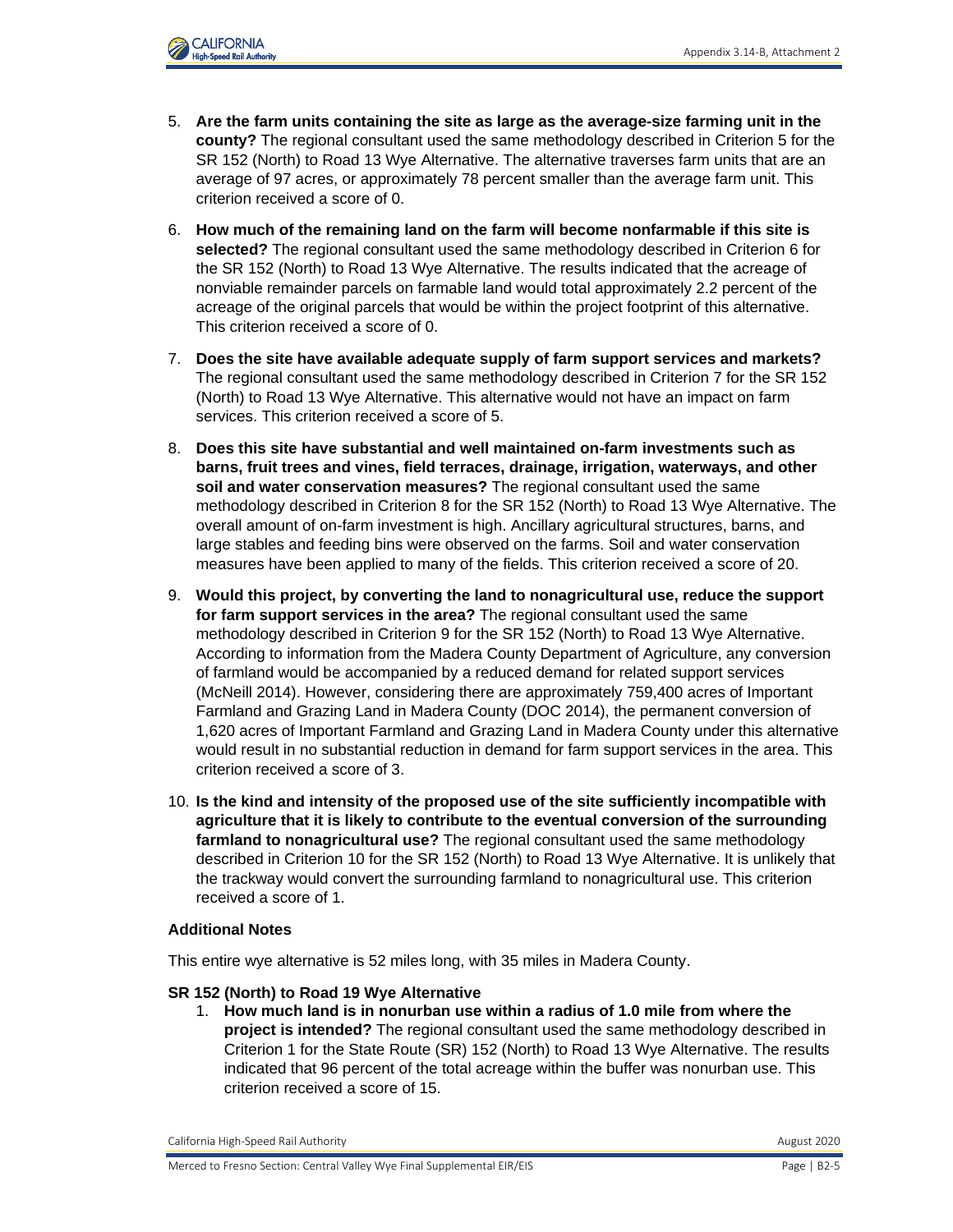- 2. **How much of the perimeter of the site borders on land in nonurban use?** The regional consultant used the same methodology described in Criterion 2 for the SR 152 (North) to Road 13 Wye Alternative. The results indicated that 98 percent of the perimeter of the alternative borders nonurban use. This criterion received a score of 10.
- 3. **How much of the site has been farmed more than 5 of the last 10 years?** According to satellite imagery analysis of the Central Valley Wye alternatives area for the years between 2005 and 2015<sup>4</sup> as well as information from the Madera County Department of Agriculture (McNeill 2014), the vast majority (i.e., over 90 percent) of the land in the vicinity of this alternative has been consistently farmed for 10 or more years. This criterion received a score of 20.
- 4. **Is the site subject to state or local government policies or programs to protect farmland or covered by private programs to protect farmland?** The regional consultant used the same methodology described in Criterion 4 for the SR 152 (North) to Road 13 Wye Alternative. The results indicated that 28 percent of the land within the project footprint in Madera County is Protected Farmland. This criterion received a score of 20.
- 5. **Are the farm units containing the site as large as the average-size farming unit in the county?** The regional consultant used the same methodology described in Criterion 5 for the SR 152 (North) to Road 13 Wye Alternative. The alternative traverses farm units that are an average of 88 acres, or approximately 80 percent smaller than the average farm unit. This criterion received a score of 0.
- 6. **How much of the remaining land on the farm will become nonfarmable if this site is selected?** The regional consultant used the same methodology described in Criterion 6 for the SR 152 (North) to Road 13 Wye Alternative. The results indicated that the acreage of nonviable remainder parcels on farmable land would total approximately 3.5 percent of the acreage of the original parcels that would be within the project footprint of this alternative. This criterion received a score of 0.
- 7. **Does the site have available adequate supply of farm support services and markets?** The regional consultant used the same methodology described in Criterion 7 for the SR 152 (North) to Road 13 Wye Alternative. This alternative would not have an impact on farm services. This criterion received a score of 5.
- 8. **Does this site have substantial and well maintained on-farm investments such as barns, fruit trees and vines, field terraces, drainage, irrigation, waterways, and other soil and water conservation measures?** The regional consultant used the same methodology described in Criterion 8 for the SR 152 (North) to Road 13 Wye Alternative. The overall amount of on-farm investment is high. Ancillary agricultural structures, barns, and large stables/feeding bins were observed on the farms. Soil and water conservation measures have been applied to many of the fields. This criterion received a score of 20.
- 9. **Would this project, by converting the land to nonagricultural use, reduce the support for farm support services in the area?** The regional consultant used the same methodology described in Criterion 9 for the SR 152 (North) to Road 13 Wye Alternative. According to information from the Madera County Department of Agriculture, any conversion of farmland would be accompanied by a reduced demand for related support services (McNeill 2014). However, considering there are approximately 759,400 acres of

August 2020 California High-Speed Rail Authority

<sup>&</sup>lt;sup>4</sup> Satellite imagery was not available for the years of 2007, 2008, and 2013.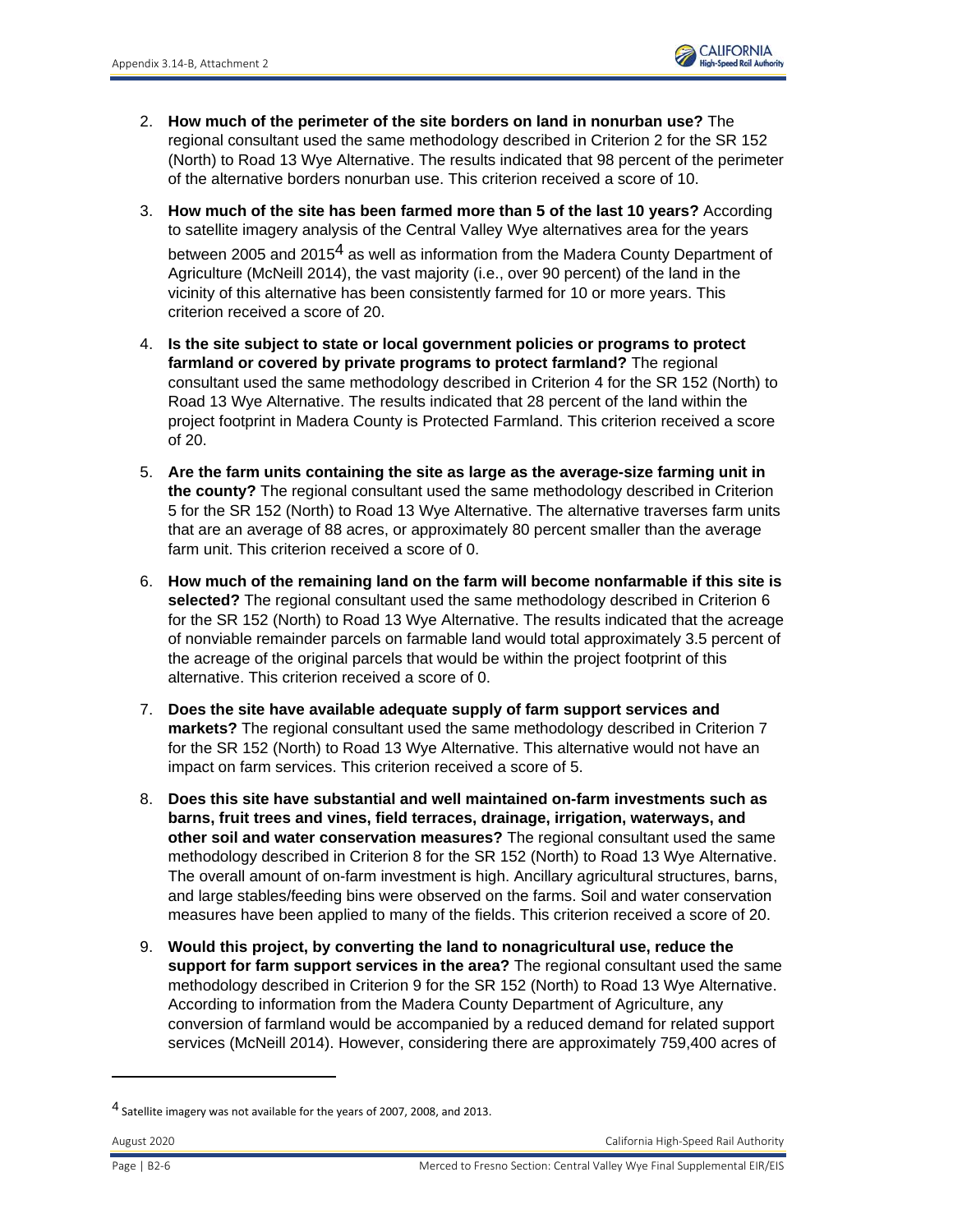

Important Farmland and Grazing Land in Madera County (DOC 2014), the permanent conversion of 1,645 acres of Important Farmland and Grazing Land in Madera County under this alternative would result in no substantial reduction in demand for farm support services in the area. This criterion received a score of 3.

10. **Is the kind and intensity of the proposed use of the site sufficiently incompatible with agriculture that it is likely to contribute to the eventual conversion of the surrounding farmland to nonagricultural use?** The regional consultant used the same methodology described in Criterion 10 for the SR 152 (North) to Road 13 Wye Alternative. It is unlikely that the trackway would convert the surrounding farmland to nonagricultural use. This criterion received a score of 1.

#### **Additional Notes**

This entire alternative is 52 miles long, with 33 miles in Madera County.

California High-Speed Rail Authority **August 2020** California High-Speed Rail Authority